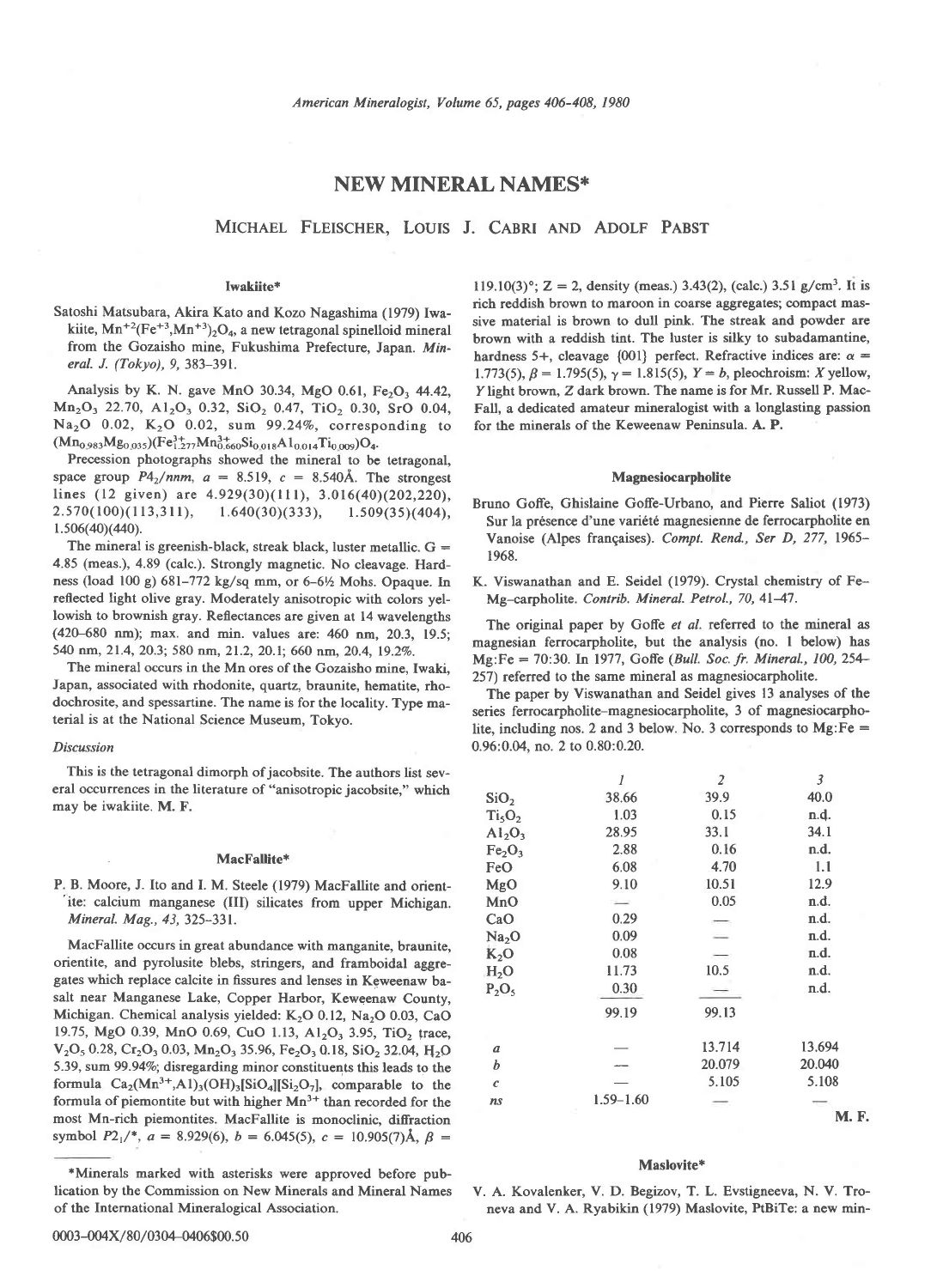eral from the October copper-nickel deposit. Geolog. rud. mestor., 21, 94-104 (in Russian).

Microprobe analyses of nine grains gave Pt 28.6, 28.1, 26.6, 25.7, 21.3, 21.0, 21.0, 19.75, 20.3; Pd 4.5, 5.0, 5.6, 7.1, 10.3, 10.5, 10.6, 10.25, 11.1; Bi 49.6, 50.3, 53.0, 52.8, 47.8, 47.3, 49.0, 47.77, 49.1; Te 16.9, 16.8, 15.7, 15.8, 18.9, 19.8, 20.1, 19.05, 19.1, 19.1; Sb 0.8, 0.6, 1.6, 1.1, 1.3, 1.5, 1.2, 0.93, 1.4; Pb 1.1, 1.2, 0.0, 0.0, 0.0, 0.0, 0.0, 0.0, 1.02, 0.0; sums 101.5, 102.0, 102.5, 102.5, 99.6, 100.1, 101.9, 98.77, 101.3 wt %. The analyses correspond to:  $(Pt_{0.77}Pd_{0.22})$  $Bi_{1,25}Te_{0,70}Sb_{0,04}Pb_{0,03}$ ,  $(Pt_{0,75}Pd_{0,25})Bi_{1,26}Te_{0,69}Sb_{0,02}Pb_{0,03}$ ,  $(Pt_{0,71}Pd_{0,27})Bi_{1,31}Te_{0,64}Sb_{0,07}$ ,  $(Pt_{0,68}Pd_{0,34})Bi_{1,30}Te_{0,64}Sb_{0,05}$ ,  $(Pt_{0.55}Pd_{0.49})Bi_{1.16}Te_{0.75}$ ,  $(Pt_{0.54}Pd_{0.49})Bi_{1.13}Te_{0.78}Sb_{0.06}$  $(Pt_{0.53}Pd_{0.49})Bi_{1.16}Te_{0.78}Sb_{0.05}$ ,  $(Pt_{0.516}Pd_{0.491})Bi_{1.166}Te_{0.762}$  $Sb_{0.039}Pb_{0.025}$ , (Pt<sub>0.52</sub>Pd<sub>0.51</sub>) Bi<sub>1.18</sub>Te<sub>0.74</sub>Sb<sub>0.06</sub> or ideally PtBiTe.

X-ray powder data (15, 16 lines) are given for two grains (anals. 3 and 7); strongest lines are 3.01, 2.98(10)(012), 2.71(8, 9)(112), 202, 201(6)(311), 1.788, 1.783(3, 5)(123). These are similar to michenerite (Can. Mineral., 11, 903-912, 1973) and insizwaite (Am. Mineral., 58, 805, 1973). The powder patterns were indexed on a cubic cell with  $a = 6.689(7)$ Å (No. 3) and  $a = 6.671(7)$ Å (No. 7);  $Z = 4$ , D(calc.) 11.51–11.74 g/cm<sup>3</sup>. Space group  $P2<sub>1</sub>3$  on the basis of  $2.09\text{\AA}(310)$  reflection in pattern of grain No. 5.

Maslovite occurs in galena-rich portions of massive cubanitechalcopyrite and mooihoekite ores or host rocks of the October deposit (Noril'sk region) near the contact. The mineral occurs as elongated, sometimes rounded grains with maximum dimensions  $100-120 \mu m$  in diameter. Maslovite is usually present in the center of complex polymineralic intergrowths of altaite, tellurian sobolevskite, moncheite, michenerite, platinian michenerite, hessite, froodite, and sperrylite. Under reflected light maslovite is light gray with a lilac-colored hue and is isotropic. Reflectances are: 55.9(440), 55.2(460), 55.0(480), 55.5(500), 56.0(520), 56.1(540), 55.9(560), 55.9(580), 56.1(600), 56.3(620), 56.8(640), 57.1(660), 57.5(680), 58.4%(700). Microindentation hardness is inversely proportional to Pd content and varies from 262-388 with a 20 g load.

The mineral is named for G. D. Maslov (1915-1968) and, though this information was not published, the authors indicated to the IMA that type material is deposited in the Mineralogical Museum, Academy of Sciences and I.G.E.M., Moscow. L. J. C.

### Nukundamite\*

C. M. Rice, D. Atkin, J. F. W. Bowles and A. J. Criddle (1979) Nukundamite, a new mineral, and idaite. Mineral. Mag., 43,  $193 - 200$ 

A new mineral, nukundamite, from the Undu mine, Nukundamu, Fiji, is described. It has been referred to as idaite, Cu<sub>s</sub>FeS<sub>6</sub>, or  $Cu_{5.5x}Fe_{x}S_{6.5x}$ . Electron microprobe analyses gave Cu 56.51, Fe 9.64, and S 33.51, total with traces of Ag and As 99.79%. The analysis agrees closely with those reported by Frenzel and Ottemann (1967), by Clark (1970) for a comparable phase from Chile, and by Merwin and Lombard (1937) and Sugaki (1975) for the corresponding synthetic material. Dimensions of the hexagonal cell, obtained from powder data, are  $a = 3.782$ ,  $c = 11.187$  Å,  $Z = 1$ , empirical formula  $Cu_{3,37}Fe_{0,66}S_{3,97}$  on the basis of eight atoms; density  $(g/cm<sup>3</sup>)$  4.53 (calc.), 4.30 (meas.). Copper-colored, metallic luster, {0001} cleavage perfect. Strongly pleochroic from reddish orange  $(R<sub>a</sub>)$  to pale grey  $(R<sub>a</sub>)$ . Parallel extinction. Reflectance values and quantitative color values in air and oil are given. At the Undu mine nukundamite coexists with sphalerite in black ore, occurs as fine lamellae in sphalerite, as cavity fillings in brecciated

pyrite ore, and as an alteration product of primary chalcopyrite. The largest crystals, occurring in the pyrite ore, may reach 2 mm in length. Examination of a specimen of "idaite" from the Ida mine, SW Africa failed to yield observations adequate for a full description. The interpretation of the powder pattern of the material originally named idaite had been called into question and the description of the type material remains inadequate. A. P.

### Oueitite\*

Paul Keller, P. J. Dunn, and Heinz Hess (1979) Queitite,  $Pb_4Zn_2(SO_4)(SiO_4)(Si_2O_7)$ , a new mineral from Tsumeb, South West Africa. Neues Jahrb. Mineral. Monatsh., 203-209 (in German).

Microprobe analyses, using as standards PbO (Pb), ZnO (Zn), celestite  $(SO<sub>3</sub>)$ , and hornblende (remaining constituents) gave SiO<sub>2</sub> 14.33, 14.52; ZnO 12.37, 12.97; PbO 67.10, 66.71; SO<sub>3</sub> 6.06, 6.04, Ca, Mg, Fe traces, sum 99.86, 100.24%; the average gives  $Pb_{3.87}Zn_{2.01}Si_{3.10}S_{0.98}O_{15}$ , or the formula above. Soluble with difficulty in hot  $HNO<sub>3</sub>$ .

Weissenberg photographs showed the mineral to be monoclinic,  $P2_1$ ,  $a = 11.362$ ,  $b = 5.266$ ,  $c = 12.652$ Å,  $\beta = 108.16$ °,  $Z = 2$ ,  $G =$ 6.07(calc.). The strongest X-ray lines (69 given) are  $3.77(5)(30\bar{1},$ 210), 3.59(5)(300), 3.18(10)(013,013,301), 2.99(5)(312),  $2.82(5)(40\overline{1},203,40\overline{2}), 1.884(5)(511,420,314), 1.872(01\overline{6},016),$  $1.635(8)(61\overline{5})$ ,  $1.536(5)$ ,  $1.490(6)$ ,  $1.486(6)$ .

The mineral is pale vellow to colorless, luster greasy. Euhedral crystals up to  $10 \times 3 \times 0.5$ mm show forms  $\{001\}$  (dominant).  $\{112\}, \{110\}, \{101\}.$  Crystals are tabular c, elongated b, twinning on  $(100)$  and  $(001)$ . Cleavages  $\{010\}$  and  $\{001\}$ , in traces. Optically biaxial, probably positive, 2V near 90°,  $\alpha = 1.899$ ,  $\beta =$  $(1.901)$ ,  $\gamma = 1.903$ ,  $X = b$ ,  $Z = a$  for Na light, Z:*a* varies with wave length, extinction undulose. Dispersion strong,  $r < v$ , distinct anomalous interference colors.

The mineral occurs on corroded galena, sphalerite, and tennantite at Tsumeb, associated with willemite, alamosite, melanotekite, leadhillite, larsenite, and quartz. The name is for Clive S. Queit of Tsumeb. Location of type material is not stated. M. F.

### Ranunculite\*

 $P_{\rm c}$ Piret (1979) M. Deliens and Ranunculite.  $AIH(UO<sub>2</sub>)(PO<sub>4</sub>)(OH)<sub>3</sub> · 4H<sub>2</sub>O$ , a new mineral. *Mineral. Mag.*, 43, 321-323.

The mineral now named ranunculite was designated "mineral E" in a preliminary report on aluminum uranyl phosphates found in the uranium-rich portions of a pegmatite at Kobokobo, Kivu, Zaire (Deliens and Piret, Bull. Soc. belge Geol., 86, 183-190, 1977). Ranunculite occurs as gold-yellow nodules, mean diameter 0.3 mm, with meta-autunite, phosphuranylite and with several other new aluminum uranyl phosphates. Microprobe analysis yielded  $Al_2O_3$  9.9, UO<sub>3</sub> 54.5, P<sub>2</sub>O<sub>5</sub> 13.2%, and H<sub>2</sub>O by thermogravimetry 20.3%, sum 97.9%, leading to the formula in the title. Ranunculite is monoclinic, pseudo-orthorhombic, with  $a = 11.1$ ,  $b = 17.7$ ,  $c =$ 18.0Å,  $\beta$  ca. 90°; Z = 14, density (meas.) 3.4, (calc.) 3.39 g/cm<sup>3</sup>. The strongest lines of the X-ray powder pattern are:  $9.00(002,020)(100), 3.133(330)(80), 4.70(202,220)(50),$ 2.978(006,060)(40), and 1.850(600)(40). The mineral is biaxial negative, 2V (calc.) 56°,  $\alpha = 1.643$ ,  $\beta = 1.664$ ,  $\gamma = 1.670$ . The name is for the color (ranunculus  $=$  buttercup). A. P.